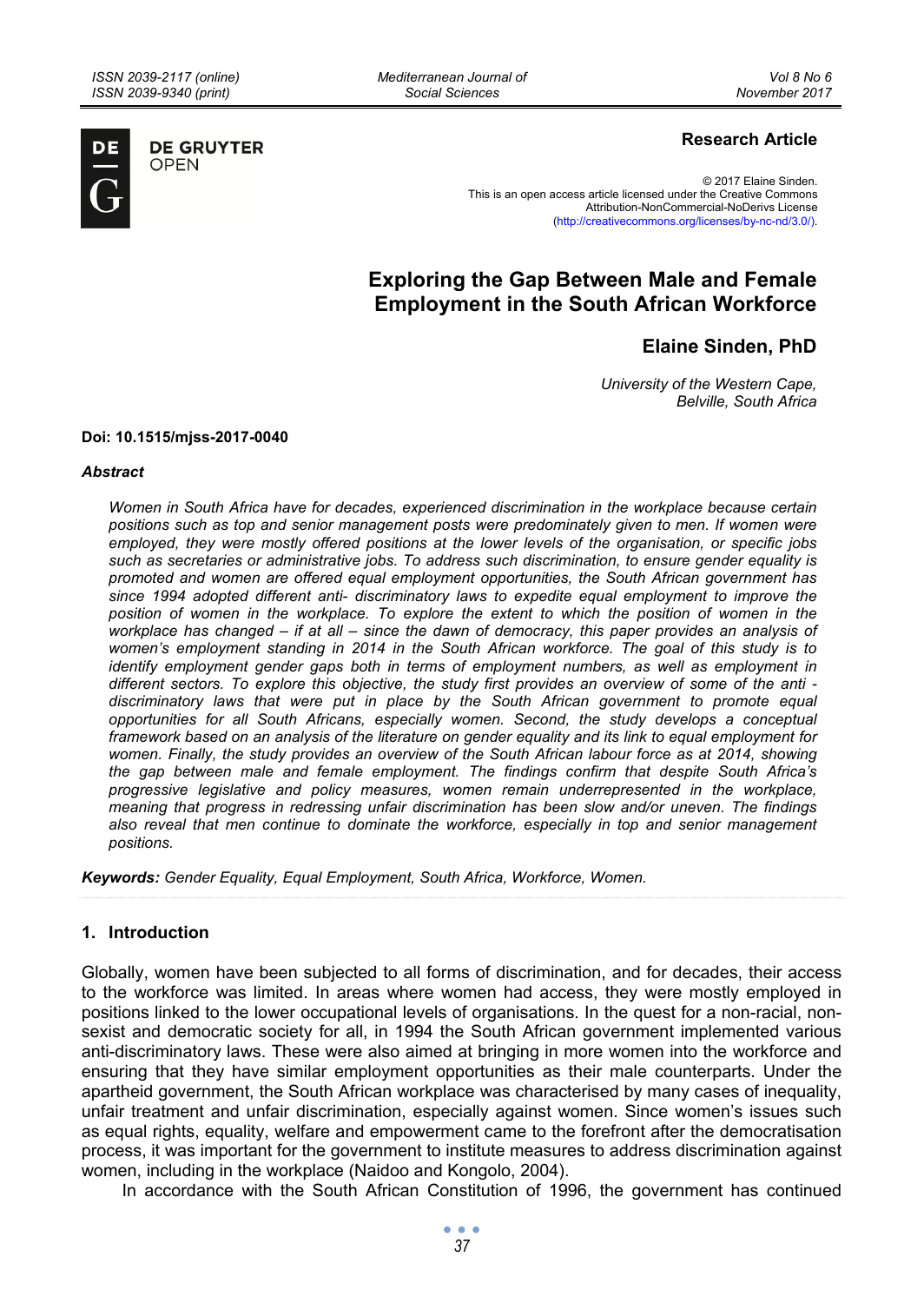pushing for equality and equal employment for women and this is evident in policies like the Employment Equity Act of 1998, the Broad Based Black Economic Empowerment Act of 2003 and its amendments, and the National Policy Framework for Women's Empowerment and Gender Equality of 2000. It can thus be seen that South Africa has adopted legislative directives to embrace a new and broader agenda for equal employment opportunities for women in an attempt to improve women's standing in the workplace. According to Sarwar and Abbasi (2013:208) employment is essential for individual and collective well-being, it enhances quality of life, not only to the employee but also to related people. Therefore, investing in women's employment is essential for economic growth and the development of human resources. If implemented correctly, these antidiscriminatory directives implemented by the South African government will allow women to have a chance to enter the workplace in an equal manner, not only as a form of empowerment for women, but also to contribute equally to economic growth and capacity building within the country. In turn, giving women equal employment opportunities will increase their social and economic standing, therefore addressing gender inequality and discrimination.

The South African government argues that extensive progress has been made to ensure equal employment opportunities for women. For example, a report by the Department of Women (2015) highlights that the country has achieved considerable progress in many aspects of women's economic empowerment through, inter alia, increases in educational attainment; labour market participation; access to credit, land and properties; reduced poverty and inequality, and in sharing of paid work. The report further argues that ensuring economic empowerment for women – who account for half of the South African population – will not only contribute to economic growth, but can also help advance women's human rights. In the same report, President Jacob Zuma confirmed that extensive progress has been made to advance women, saying:

*'There has been much progress in the empowerment of women. The number of women participating in politics has increased. For instance; we have women judges and magistrates; we*  have many more in senior management positions in the public service. In the labour market, *women are now able to work in sectors that were previously white and male dominated, such as mining, construction and infrastructure development' (Republic of South Africa (RSA) Department of Women, 2015).* 

Despite government's claims about the progress made to better women's employment position, literature shows that progress towards parity in the workplace in South Africa is insufficient and slow; there is still widespread poverty and extreme inequality (RSA, Department of Labour, 2015). The United Nations (UN) (2015) confirms this statement saying, although it's more than 20 years since the Beijing Declaration and Platform for Action, several pledges remain unfulfilled and gender equality progress in the workplace has been slow in many countries, including South Africa. In support, Sarwar and Abbasi (2013:208) observe that women have always contributed to the country's economic and social well-being, and although immensely undermined, their participation in the labour force remains imperceptible because most women work in the informal sectors of the labour market. The UN (2015) reported that in the economic arena the number of women who have entered the labour force progressed from 40% to 48% in 20 years, this means only 8% growth in eight years. This progress is remarkably slow, and if this pace continues, it will take 50 years to achieve parity in Africa.

Within this context, it is important to explore the extent (to) and levels at which women are represented in the South African workplace.

# **2. Methodology**

The primary data used in this paper was sourced from the South African Department of Labour's  $14<sup>th</sup>$  Commission for Employment Equity Annual Report, which is based on 24,291 reports received from different sectors, with a total of 7,018,881 employees. The data consists of the following number of employees: national government 157,365; provincial government 639,528; local government 174,676; private sector 5,162,074; non-profit organisations 437,946; state owned companies 173,758; and educational institutions 273,531. Secondary data was obtained from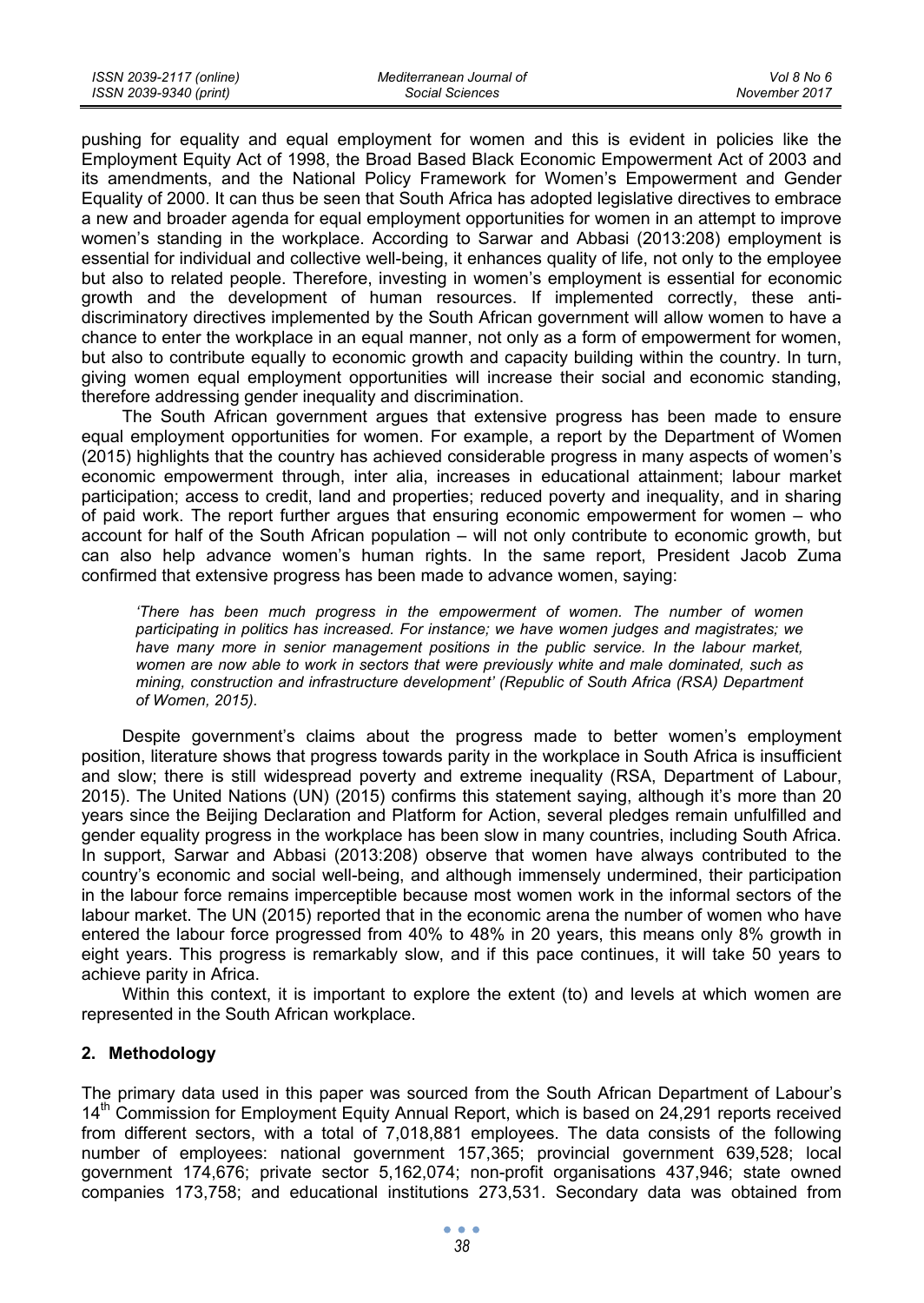books, journals and relevant government departments.

# **3. Conceptualising Gender Equality**

This section of the study defines gender equality, explains why it is needed, and why it's necessary in the workplace. According to Yehualashet (2010) the case for gender equality and equal rights for women can be traced back to many decades of hard work by women's rights' advocates, humanitarian organisations and development agencies. This rights regime was born in response to horrific violations of human rights prior to and during World War II, and the tragedies of the 1930s and 1940s, which gave impetus for establishing and institutionalising a global human rights regime dedicated to the promotion and protection of human rights (Farhoumand-Sims, 2009). Equality between men and women has been a UN goal since its inception, and this is reflected in the adoption of the Charter of the United Nations (1945) and the Universal Declaration of Human Rights (1948), which served as foundations for equal rights. These documents have inspired a large number of treaties, conventions and customary laws addressing a wide range of human rights issues and topics (Farhoumand-Sims, 2009). According to Devlet (2006) the United Nations Charter is significant in that it helped individuals or groups to gain access to the international law system. It provided them with the restitution rights of international law, and as a result, contributed to expanding the state-based discourse of international law.

Defining gender inequality, Dorius and Firebaugh (2010) posit that it occurs if the distribution of females and males deviates in some characteristics (e.g. life expectancy, education, labour force, political power and economic wealth) from their ratio in population. The authors contend that the participation of women in economic activities outside their homes can help them achieve political and social liberation. They further observe that employment of women is linked to low fertility rates and greater trends of family planning, thus helping to control the population. Women working outside their homes gain more self-confidence, independence, influence over families, awareness about health and enhanced social activities (Dorius and Firebaugh, 2010; Kabeer and Mahmud, 2004; Iversen and Rosenbluth, 2006). De Waal (2006:209) observes 'Gender equality refers to women having the same opportunities in life as men, including the ability to participate in the public sphere. It assumes that once the barriers to participation are removed, there is a level playing field'. Devlet (2006: 25) points out that the achievement of gender equality has become a central goal of good governance; it is impossible to talk about human rights, democracy or empowerment if half of the population of a country is discriminated against. Thus, governance plays a determining role in realising gender equality in a given society, ensuring that the voices of the poorest and most marginalised, which are mostly women, are heard.

McCloskey and Zaller (1984: 342) remind us that equality has been one of the most standout values in the democratic tradition, but this notion clashes with the real world since no society has ever achieved this. In addition, they observe that the theory of democracy rests on the notion that all people are of equal worth, are equal before the law and are supposed to enjoy equal rights and opportunities. An earlier study by Dahl (1971:1-3) indicates that although a core part of democracy is the responsiveness of government to the preferences of its citizens, theory and practice differ and gender inequality continues to pervade many aspects of society. The UN (2002:1) states that:

*'Equality is the cornerstone of every democratic society that aspires to social justice and human rights. It often means women having the same opportunities in life as men, for instance equal access to education and employment, which does not necessarily lead to equality of outcomes'.* 

During a round-table discussion for senior UN officials on 'Democracy and gender equality' held on 4th May 2011 at the UN headquarters in Washington, it was reiterated that all governments across the globe should address and advance equal participation for women in decision making, noting that democracy and gender equality are interlinked and mutually reinforcing. At this discussion, the then Secretary General, Ban Ki-Moon demanded gender equality should be treated as an explicit goal of democracy building, not an 'add on'. He stated:

*'While women's political participation improves democracy, the reverse is also true; democracy is*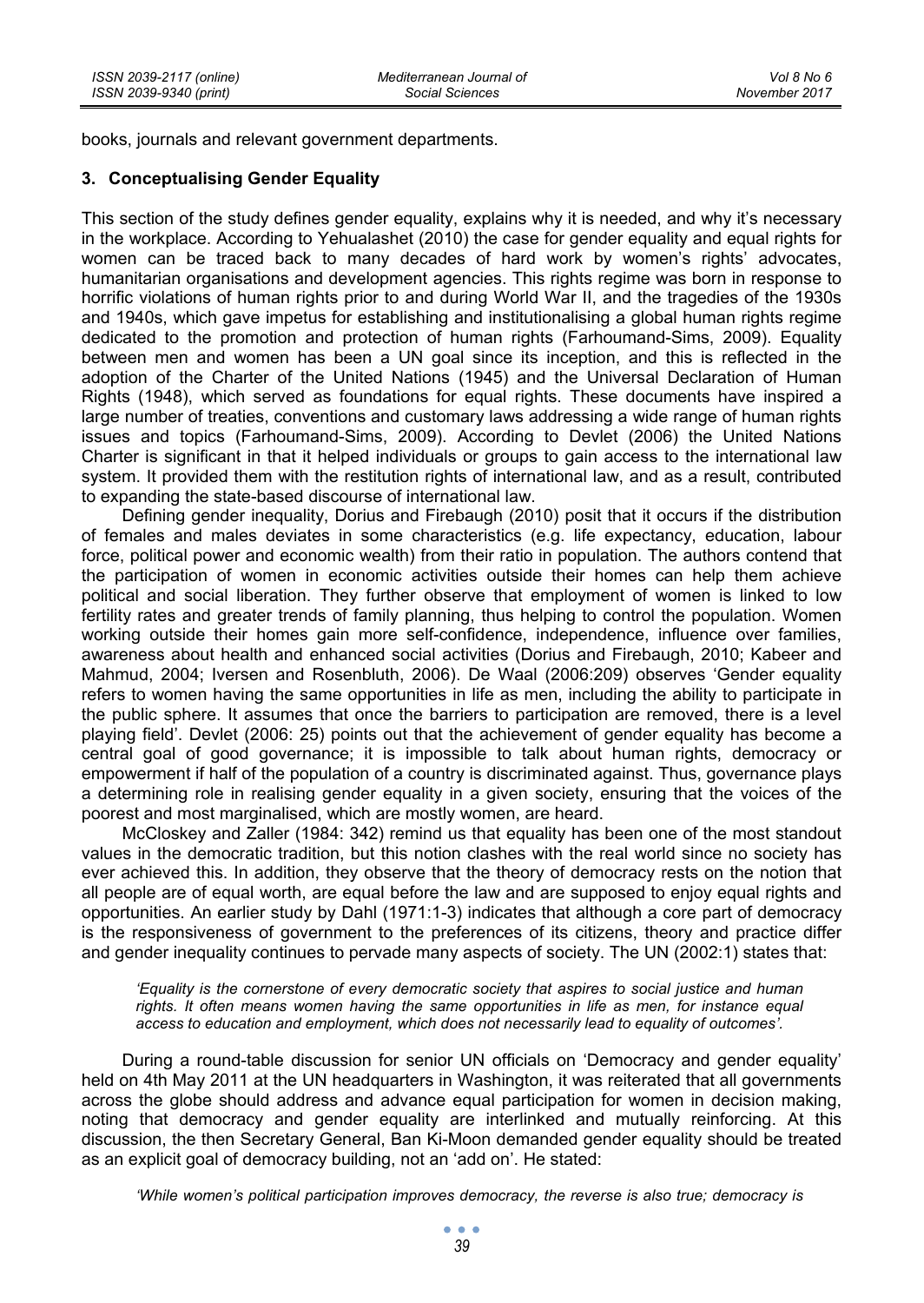*an incubator to gender equality. It provides public space for discussion of human rights and women's empowerment, it enables women's groups to mobilize, it makes it easier for women to realize their political, civil, economic and social rights. Experience shows that democratic ideals of inclusiveness, accountability and transparency cannot be achieved without laws, policies, measures and practices that address inequalities'.* 

Human, Bluen and Davies (1999) view equal employment as the provision of an environment that allows all individuals to realise their full potential. They argue, if talent was dispensed throughout society at random, societies which gave equal opportunities to all citizens would gain more from the variety of talent released. Equal employment opportunity will be accomplished when all gaps between diverse employees have been erased and disadvantaged people brought to a level where they can compete equally and be given equal opportunity to do so without any form of discrimination. Armstrong (2006) posits that it is important that an organisation's equal opportunity policy spell its determination to provide equal opportunities to all, irrespective of sex, race, creed and marital status. According to Rabe (2001) equal opportunity in the workplace suggests that all people should be treated similarly, free from artificial barriers or prejudices or preferences, besides when particular distinctions can be explicitly justified. Specific to employment, the concept of equality requires that important jobs should go to those 'most qualified', to persons most likely to perform ably in a given task, and not for arbitrary or insignificant reasons such as circumstances of birth, upbringing, friendship ties to whoever is in power, religion, sex, ethnicity, race, caste, or 'involuntary personal attributes' such as disability, age or sexual preferences.

# **4. Statutory and Regulatory Directives - Ensuring Gender Equality in the Workplace**

This section focuses on statutory and regulatory directives instituted by South Africa to address gender inequality, specifically with regard to advancing this issue in the workplace. South Africa's inequalities have been addressed in its highest authority, namely the Constitution, Act 108 of 1996, whose overall purpose is to create and build a society where women and men are equal, regardless of race and other distinctions. The right to gender equality is critical in respect of South Africa's unique history, as it is stated in section 9(3) of the Constitution that neither the state nor any person may discriminate directly or indirectly on the grounds of gender, sex, pregnancy, marital status or any ground or combination of grounds listed or unlisted in section 9 (3). In this regard, the Constitution, 1996 highlights equality as the full and equal enjoyment of all rights and freedoms. The adoption of the Constitution was a vital step towards a strategy to address historic legacies of inequalities between men and women in South Africa (Scribner and Lambert, 2010). Similarly, Bauer and Taylor (2005:249) add that 'the South African Constitution incorporates individual rights along with a wide array of social and cultural rights, and establishes a clear commitment to overcoming past injustices, while recognising diversity'. Gouws (1996) observes that it was not until the introduction of the 'Bill of Rights' that all women in South Africa received formal recognition as equal citizens.

Another important legislation is the Employment Equity Act, no. 55 of 1998, which recognises that as a result of apartheid and other discriminatory laws and practices, there are disparities in employment, occupation and income within the national labour market. These disparities created pronounced disadvantages for certain categories of people that it cannot be corrected simply by removing discriminative laws, therefore this Act was adopted to increase equal opportunities in the workplace with the purpose to do away with unfair discrimination. This could be done by implementing affirmative action measures to redress the disadvantages in employment experienced by previously designated groups (blacks, women and people with disabilities), ensuring equitable representation in all occupational categories and levels in the workforce. It is expected of organisations to take positive employment equity measures, to show what steps have been taken to train, develop and retain people from designated groups, and through these measures; create equal employment opportunities, especially for the previously disadvantaged groups. The Act requires companies to be socially and morally mindful to their employees, and react to their legitimate rights and claims according to ethical standards of fairness and justice (RSA,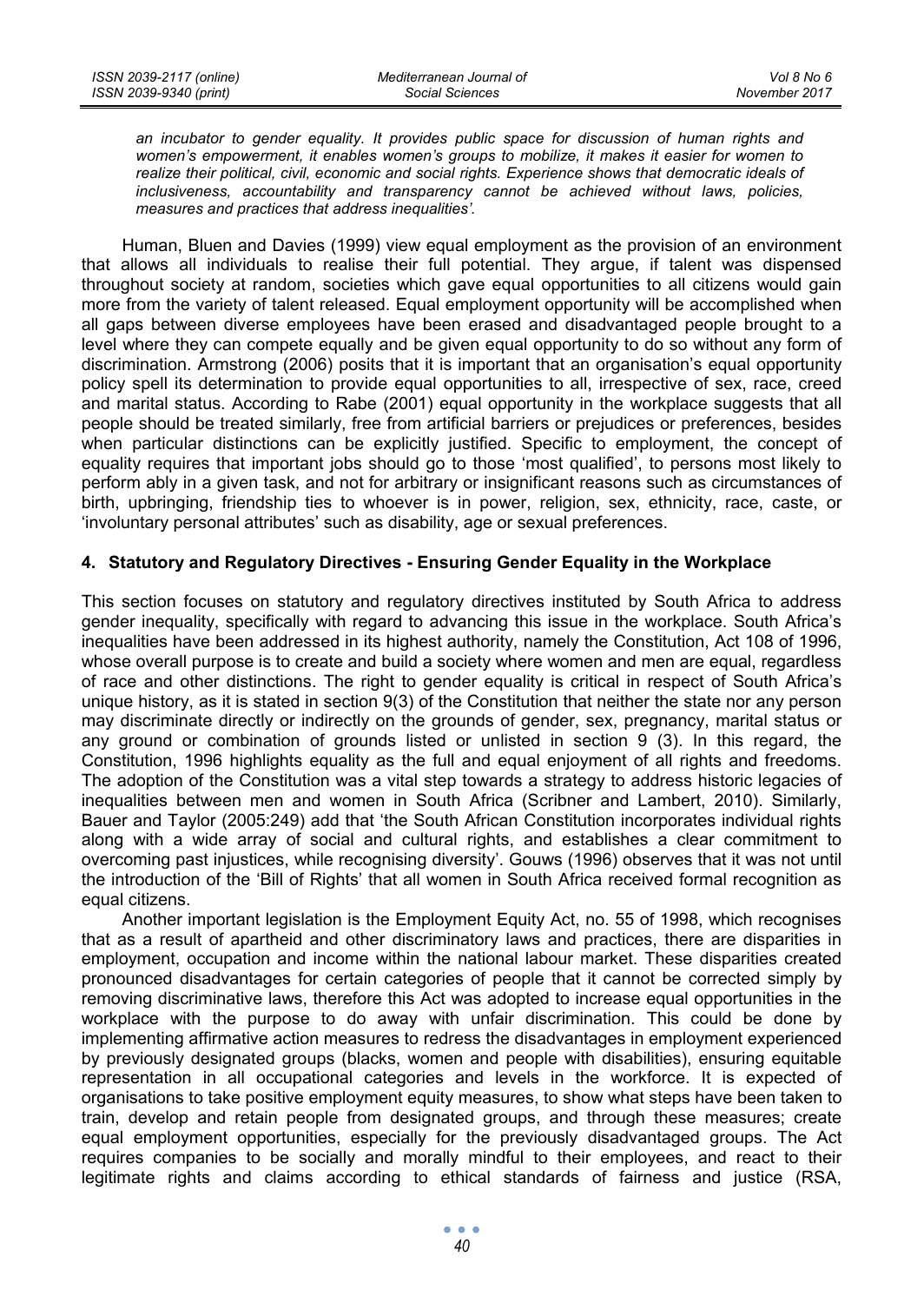Employment Equity Act, 1998).

Coetzee and Vermeulen (2003:18) note that affirmative action is the purposeful and planned placement or development of competent or potentially competent persons. They suggest affirmative action requires proper planning to ensure that appointment is done on a competency basis, reflecting the demographics of the country. Mc Gregor (2006:387) observes that the purpose of affirmative action is to ensure the achievement of substantive equity through the long-term goal of reducing inequality. This author suggests that the promise of the equal-opportunity approach is a legal right afforded to all South Africans, especially women who were part of the disadvantaged group. The right to equal opportunity should be woven into the fabric of every organisation's strategic planning to offer persons from disadvantaged groups the opportunity to equal employment. This piece of legislation should be instituted by organisations as a supportive strategy for the advancement of employment equity objectives with the vision of transforming the work environment, ensuring that persons from designated groups such as women maximise their full potential (McGregor, 2006).

The Commission on Gender Equality Act, no 39 of 1996 is an equally important document, which was adopted to monitor and evaluate policies and practices of all organs of state at all levels, to promote gender equality and make recommendations to parliament where the commission deems necessary. A further function of this Act is to develop, conduct or manage educational programmes to foster public understanding of matters relating to the promotion of gender equality. South Africa also has the Promotion of Equality and Prevention of Unfair Discrimination Act, no 4 of 2000 in place to prevent or prohibit unfair discrimination. This Act gives effect to the basic principles of the Constitution; and promotes the values of non-racialism and non-sexism. Its purpose is to also educate the public and raise awareness of the meaning of substantive equality, including measures to protect or advance persons or categories of persons disadvantaged by unfair discrimination; it focuses on redressing past discriminative practices.

The South African democratic dispensation acknowledges the role women play in the economy, and has committed itself to do away with gender discrimination and to improve the status of women in the workforce by introducing the National Policy Framework for Women's Empowerment and Gender Equality, 2000. This framework is in place to guide the process of developing laws, policies, procedures and practices to ensure equal rights and opportunities for women and men in all spheres and structures of government, the workplace, community and family. According to Mvimbi (2009) this legislative framework proposes that gender issues be prioritised and included at the centre of government agendas and not relegated to secondary status. This means that gender equality needs to be the focus of transformation processes within all the structures, institutions, procedures, practices and programmes of government, its agencies and parastatals, civil society and the private sector. Ruppel (2008:21) concurs with this statement saying,

*'The overarching goal of this framework is to achieve gender equality and the empowerment of both female and male persons, and in this respect, the policy framework provides mechanisms and guidelines for all sectors and other stakeholders for planning, implementing and monitoring gender equality strategies and programmes in order to ensure that these would facilitate gender equality and women's empowerment'.* 

In acknowledging the under-representation and participation of women in local government in South Africa, the Department of Provincial and Local Government launched a Gender Policy Framework for Local Government in 2007 to give guidance and support to local government around gender mainstreaming and the empowerment of women (Hicks, 2011). This policy framework outlines a comprehensive institutional arrangement to address and implement gender mainstreaming, it recommends a women's caucus to act as an empowering forum for women councillors as well as a gender equality committee at council level to provide political oversight to municipal gender mainstreaming processes. The purpose of this framework is also to provide clear and concrete guidance on how and when councils should integrate or mainstream gender in their internal functions and procedures in order to establish and implement an enabling environment for all municipalities and other local government stakeholders.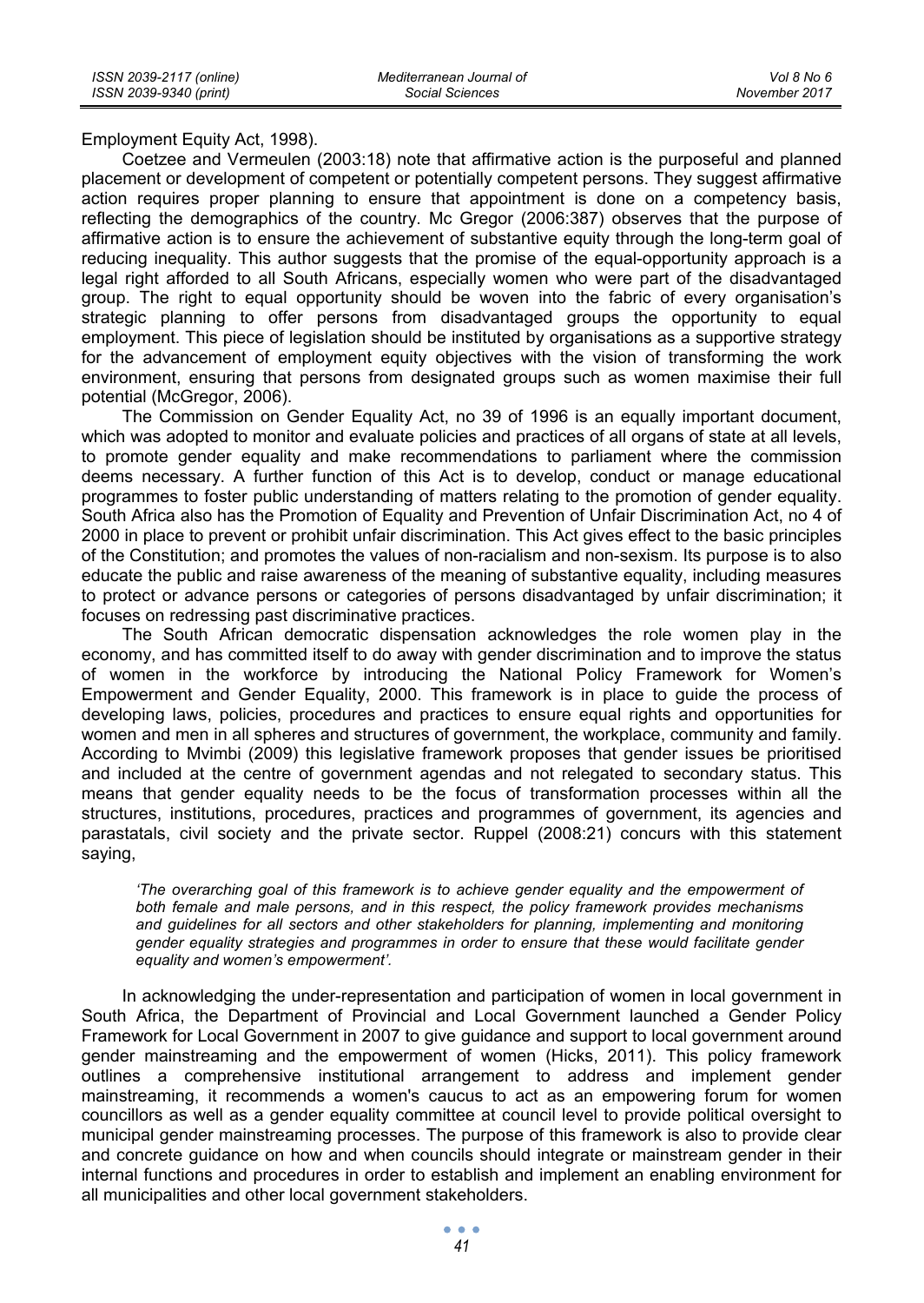What this means for local government is that every policy or strategy that is developed should be able to address gender mainstreaming in its policies and practices, ensuring gender equality is promoted and employment opportunities for women are created. The ultimate goal of this framework is to assist local government with the delivery of its developmental mandate, ensuring women does not stay in disadvantaged positions. This framework also advocates for the establishment of institutional arrangements in particular gender focal points in municipalities, it requires that these processes be budgeted for with a clear stipulation of performance targets. Furthermore, the framework makes provision for fair and equitable selection and recruitment, career pathing and the overall improvement of working conditions for women in municipalities. The Women's Empowerment and Gender Equality Bill was adopted in 2013 to promote equal representation and participation. It's also intended to prohibit unfair discrimination against women and provided sanctions for non-compliance. However, this Bill was scrapped, as it was viewed as a duplication of other relevant legislation (Hartley, 2014).

At a national level, South Africa subscribes to the global framework for gender equality and is presented by a number of international, regional and sub-regional instruments. One of the most important frameworks is the United Nations Convention on the Elimination of All Forms of Discrimination against Women adopted in 1979. This convention defines the right of women to be free from discrimination and sets the core principles to protect this right. It establishes an agenda for national action to end discrimination, and provides the basis for achieving equality between men and women through ensuring women's equal access to, and equal opportunities in political and public life as well as education, health and employment. (UN, 1979).

The adoption of this convention is attributed to the work of the Commission on the Status of Women which was established in 1946 to monitor the promotion of women's rights. It is firmly rooted in the objectives of the Universal Declaration of Human Rights and reaffirms the faith in fundamental rights, the dignity and worth of a human and the equal rights of men and women (Ntlama, 2010). This convention has been ratified by 180 states, making it one of the most ratified international treaties. In 1995, the Beijing Platform for Action generated global commitments to advance a wider range of women's rights. This platform affirms nation's commitment to the inalienable rights of women and girls, their empowerment and equal participation in all spheres of life, including in the economic domain. It identifies women's role in the economy as a critical area of concern, calls attention to the need to promote and facilitate women's equal access to employment and resources as well as the harmonization of work and family responsibilities for women and men (UN, 2010). As part of constructing its new democracy and the institutionalisation of gender mainstreaming, South Africa demonstrated its commitment and ratified to the Beijing Platform for Action in 1995, adopting the strategy as a way to promote gender equality in this country (Jahan, 1995).

South Africa is also part of the South African Development Community (SADC) Gender and Development Protocol which was adopted in 2008. It compels SADC member states to expedite efforts towards gender equity in the region. The protocol identified a target of 50% parity with men in all areas of decision-making by 2020, with an incremental approach adopted by each country. In order to expedite gender equity it is has been agreed that all member states take measures to ensure the effective participation of women in decision-making; they must adopt indicators for achieving this. Member states also agreed to an elaborate multi-faceted approach to capacity building that includes empowering women and engaging men. Another instrument South Africa has agreed to is the United Nations Millennium Development Goals. These goals sought to halve poverty and unemployment by 2014, with goal 3 especially tracking key elements and indicators of women's social, economic and political participation, guiding the building of gender equitable societies. The centrality of gender equality and women empowerment in the Millennium Development Goals also emanates from the fact that women constitute approximately half of humanity, yet their potential is underutilised, their aspirations undermined, and their rights to access opportunities marginalised. Ntlama (2010) posits the protection of human rights requires countries such as South Africa, (who have become international role models) ensure other states adhere to the prescripts of the international community. The adherence to international norms is important for the actual enjoyment of the rights enshrined in the conventions.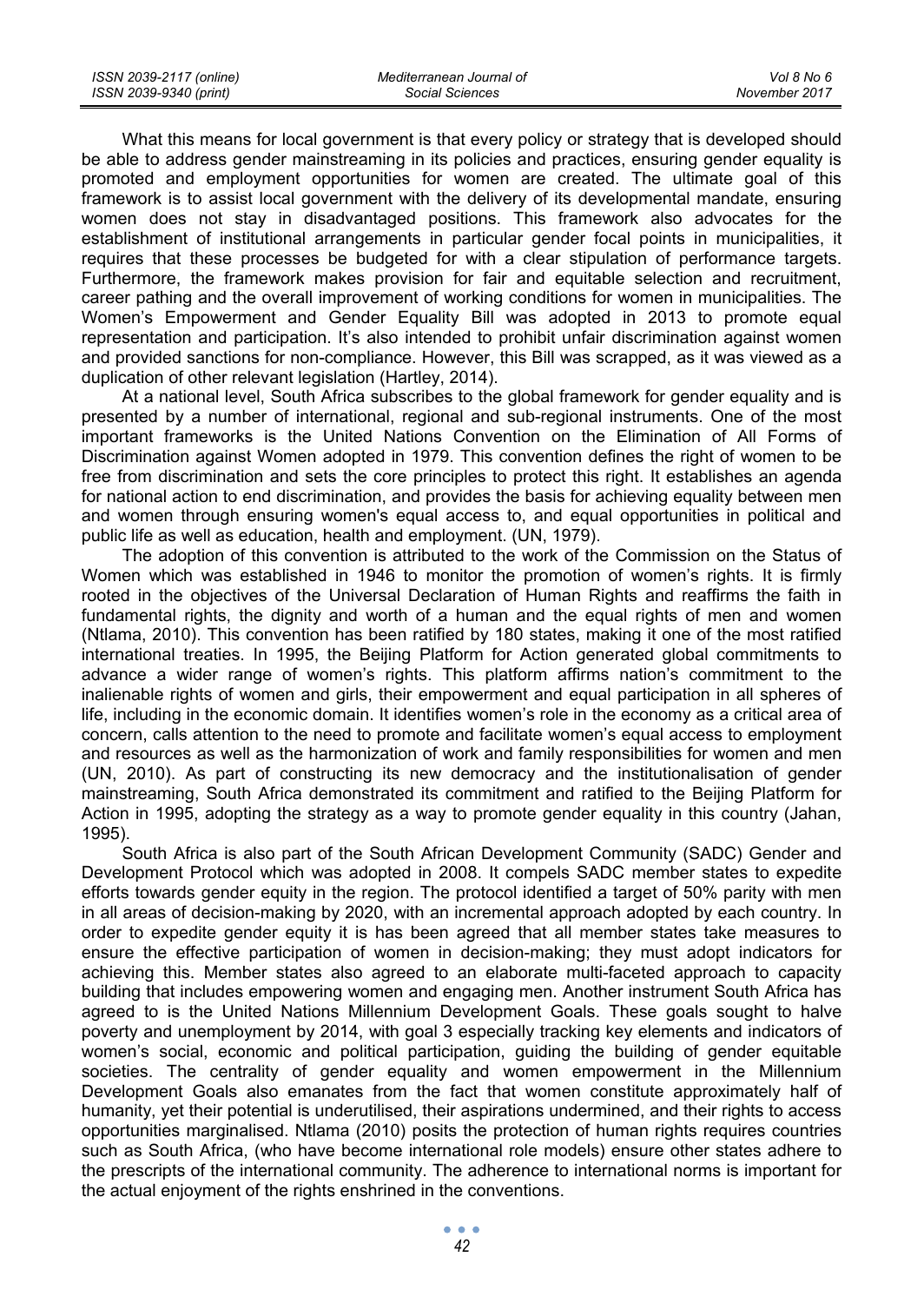| ISSN 2039-2117 (online) | Mediterranean Journal of | Vol 8 No 6    |
|-------------------------|--------------------------|---------------|
| ISSN 2039-9340 (print)  | Social Sciences          | November 2017 |

Given the above, it can be seen that South Africa has created a platform for gender equality and equal employment opportunities in the workplace through the implementation of various legislative frameworks. Although it is important that the necessary legislative frameworks are in place to ensure gender equality and the equal employment of women, having documents in place will not change women's positions, it is only the effective implementation thereof that will do so.

#### **5. A Global Picture of Women in the Workplace**

In an attempt to understand whether the world made any strides to advance women's standing in the workplace, this section provides information on the global status of women in the workplace. According to the International Labour Organisation (2008a), worldwide, 1.2 billion women were working in 2007, almost 200 million more than in 1997. By 2008, women accounted for 40 % of all employed people worldwide, but of this figure 46.9% were employed in occupations related to the services sector. With the evident growth of women's employment in services, it has been noted that a new gender gap is appearing. According to Bezbaruah (2008) it is less about the differences between male and female participation rates, and more about 'inequity in the quality of employment' – with women generally segregated in 'poorly - paid, insecure home based or informal employment' Further, Bezbaruah (2008:38) observes that despite the numerical rise of women in managerial and professional jobs, few women make it to the top of the occupational hierarchies, and the underrepresentation of women in senior managerial positions is a recurring theme across the services sector.

The World Economic (2014) indicates in the nine years, 2006 to 2014 of measuring the global gender gap the world has seen only a small improvement in equality for women in the workplace. This report highlights that the gender gap in economic participation and opportunity stood at 60% worldwide, up from 56% in 2006 when the forum first started measuring it. It also emphasises the persisting gender gap divides across and within regions based on the nine years of data available for the 142 countries measured. While the gender gap in economic participation and opportunity lags stubbornly behind, the gap for political empowerment, the fourth pillar measured remains still wider, standing at 21% – although this area has seen the most improvement since 2006. The report shows that Iceland continues to top the overall rankings in The Global Gender Gap Index for the sixth consecutive year, Finland ranks in second position and Norway holds third place. Sweden remains in fourth position and Denmark gains three places and ranks in the fifth position. Northern European countries dominate the top 10, with Ireland in eighth position, while Belgium (position 10), Nicaragua (position 6), Rwanda (position 7) and the Philippines (position 9) completing the top 10. However, much of the progress on gender equality over the last 10 years has come from more women entering politics in the workforce (World Economic Forum, 2014). While more women and men have joined the workforce over the last decade, more women than men entered the labour force in 49 countries. In the case of politics, globally there are now 26% more female parliamentarians and 50% more female ministers compared to nine years ago.

According to the UN (2010) although there has been an increase of women in the labour market, women are predominantly and increasingly employed in the services sector (e.g. retail, food services, call centres) and wage gaps and occupational segregation continues to persist throughout the world. The services sector accounts for at least three-quarters of women's employment in most of the more developed regions, in Latin America and the Caribbean. In contrast, agriculture still accounts for more than half of the employment of women and men in sub-Saharan Africa (excluding Southern Africa), and of women in Southern Asia. In those regions, the majority of workers – women to a greater extent than men – are in vulnerable employment, being either own account workers or contributing family workers. The UN further indicates that part-time employment is common for women in most of the more developed regions and some less developed regions – and is increasing almost everywhere for both women and men.

Statistics of regional trends show that women had between 2002 to 2007 higher unemployment rates than men in Africa, South East Asia and Latin America, while in East Asia, Central and Eastern Europe and more recently in advanced economies, there were gender gaps in unemployment rates (female unemployment rates higher than male rates). Globally, between 2002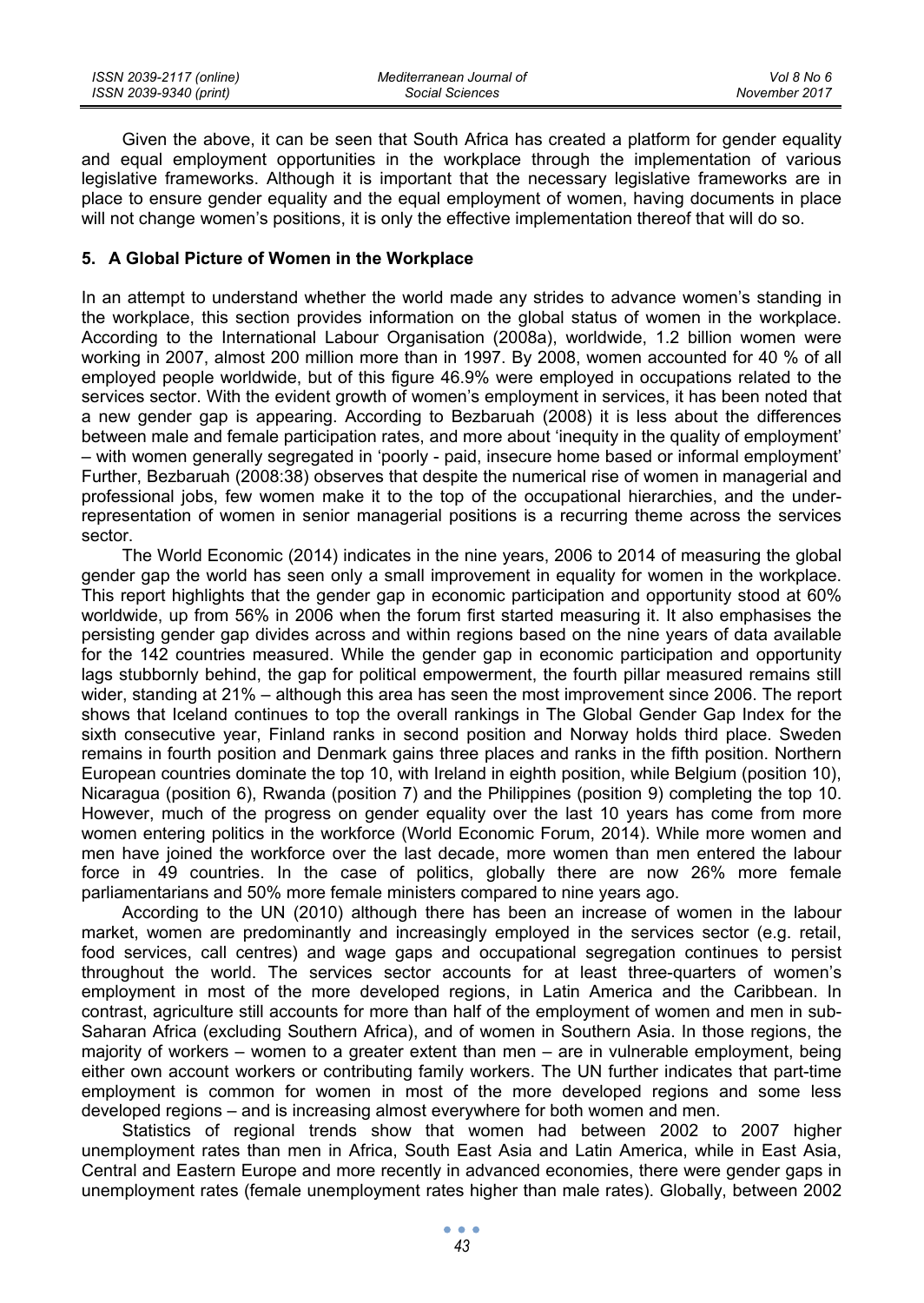and 2007 women's employment to population ratio remained constant at about 49% compared to 73% for men. The data further shows that globally gender gaps in the economic indicators of unemployment and employment trends towards convergence between 2002 to 2007, but with reversals coinciding with the period of the crisis from 2008 to 2012 in many regions. The gender gap in participation examined over a longer period of the last two decades shows convergence at the global level in the 1990s, no convergence over the subsequent decade, with increasing gaps in some regions like South and East Asia and Central and Eastern Europe (International Labour Organisation, 2012).

Several factors such as a higher prevalence of temporary contracts among women, differences in educational attainment, and labour market segregation explain the unemployment gap. Workers on permanent contracts usually have better unemployment benefits, severance pay, notice periods and other elements of employment protection legislation. Since the incidence of temporary contracts is significantly higher among women than men, this partly explains differences in employment rates between men and women. Another factor behind higher unemployment rates for women is that women are more likely than men to exit and re-enter the labour market due to family commitments. Career interruption for child-rearing results in longer periods of unemployment, while men are more likely to move directly from one job to another. Interruptions in attachment to the labour market could also lead to skills obsolescence and reduced employability (International Labour Organisation, 2012).

According to Bezbarauah (2012) despite the narrowing of the gender gap in labour-force participation rates, this has not resulted in the elimination of gender inequalities in work and employment and labour market outcomes. The author argues that wage disparities between men and women persist, horizontal and vertical segregation remains entrenched, and women are overrepresented in part-time and informal-sector work. While there has been a notable increase in the presence of women in previously male-dominated professional occupations such as banking, finance; law and medicine, as well as in managerial positions, they remain under-represented at top and senior levels. While women are increasingly entering professional and managerial jobs, there has also been an increase in women's employment in part-time, low-paid jobs – and horizontal and vertical segregation persists. Despite the numerical rise of women in managerial and professional jobs, few women reach the top of occupational hierarchies. Under-representation of women in senior managerial positions is a recurring theme of studies across the services sector – from law and accountancy, to banking (Bezbarauah, 2012).

The data above shows that although globally there are small improvements in women's positions in the workplace, there are still huge gaps between men and women's employment. Although women around the world had reason to expect change following the global Beijing Platform for Action conference which set targets to transform the lives of women across the world, change has not come fast enough and little has changed. The data proves that despite progress and achievements made in terms of adopting various statutory and legislative directives, women around the world face major challenges and obstacles when it comes to equal employment in the labour force.

#### **6. Reflection of the South African Workforce**

As discussed above, South Africa has various pieces of legislation in place to advance women's position in the workplace, but whether these directives have brought equal employment for women, is a question that will be answered in this study. The recognition of gender equality legislation should be evident in women's positions not only in society, but also in the workplace. The Department of Labour (2015) in its  $15<sup>th</sup>$  Commission for Employment Equity Report, indicates that women are still vastly under-represented in all sectors. Evidence illustrating this announcement is reflected in the figures and discussions below and is based on analysing the employment data of 4,984 companies, covering 5.6 million of the 8.5 million employees in the informal sector, and reflects the 2014 reporting cycle. The said report also indicates that the pace of transforming workplaces in South Africa is very slow, and that men continue to dominate all occupation levels and across various sectors. The figures exclude foreign nationals.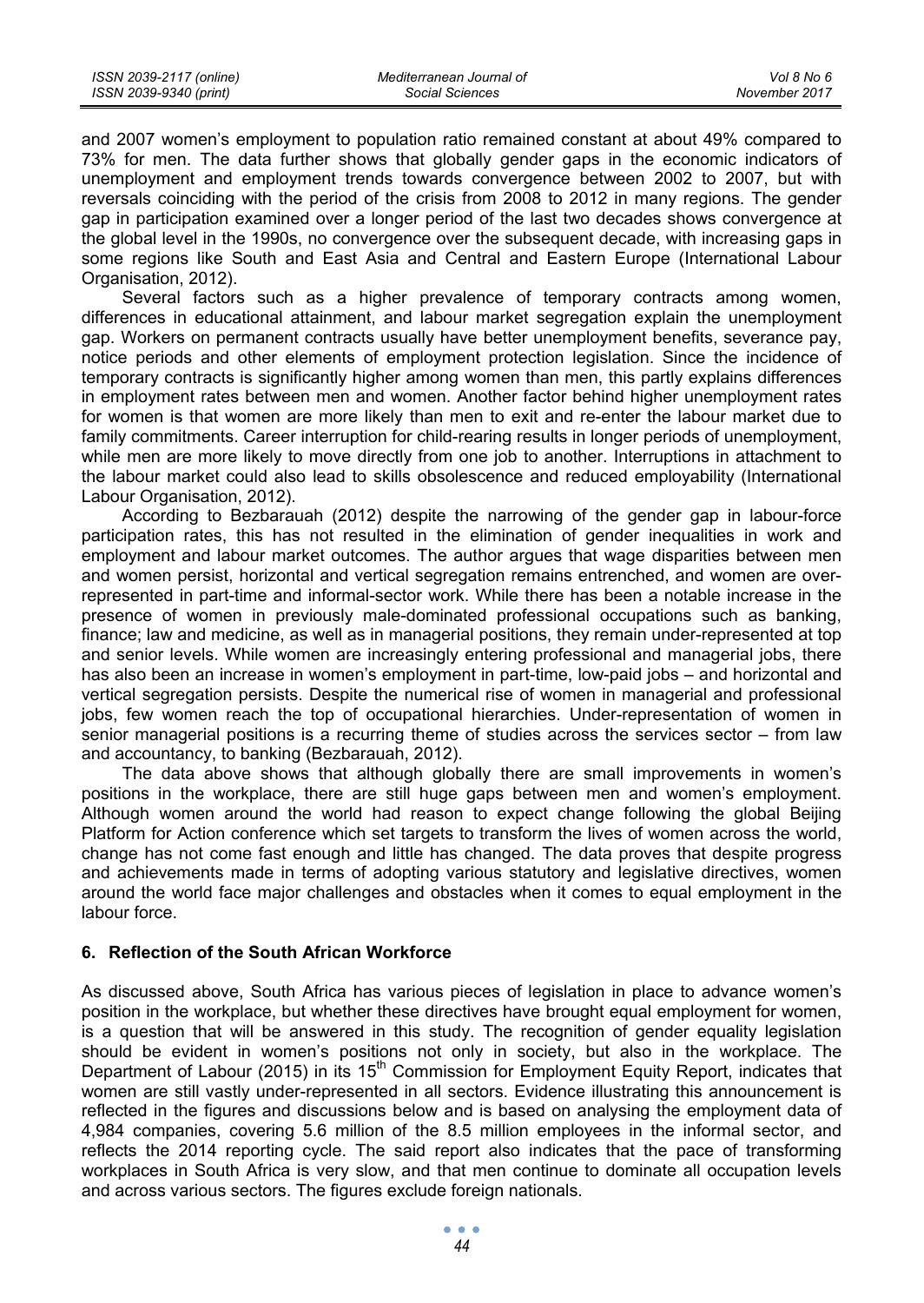



Figure 1 (above) shows that in 2014 in almost all the sectors women accounted for less than 30% of top management positions, and across all sectors, more than 69% of the top positions were filled by men. In the agriculture, mining and quarrying, manufacturing, construction, retail and motor trade/repair services and wholesale/ commercial sectors, men dominated the workforce with an astonishing total of more than 80%.

The largest percentage of women employed was in the catering/accommodation/commercial (29.5%) and the community/social/personal services (30.7%) sectors. These two sectors are traditionally viewed as sectors dominated by women (cleaners, domestic workers, community workers etc.) This figure shows the majority of top management were men.



**Figure 2:** Workforce Profile by Sector – Senior Management **Source:** Adapted from Department of Labour (2015)

Figure 2 (above) shows that at senior management level, women were hugely under-represented, although the situation is slightly better than at top management level.

At all the different sectors at this level, women occupied less than 50% of the positions. For example, in the manufacturing sector men were employed in 76% of the positions compared to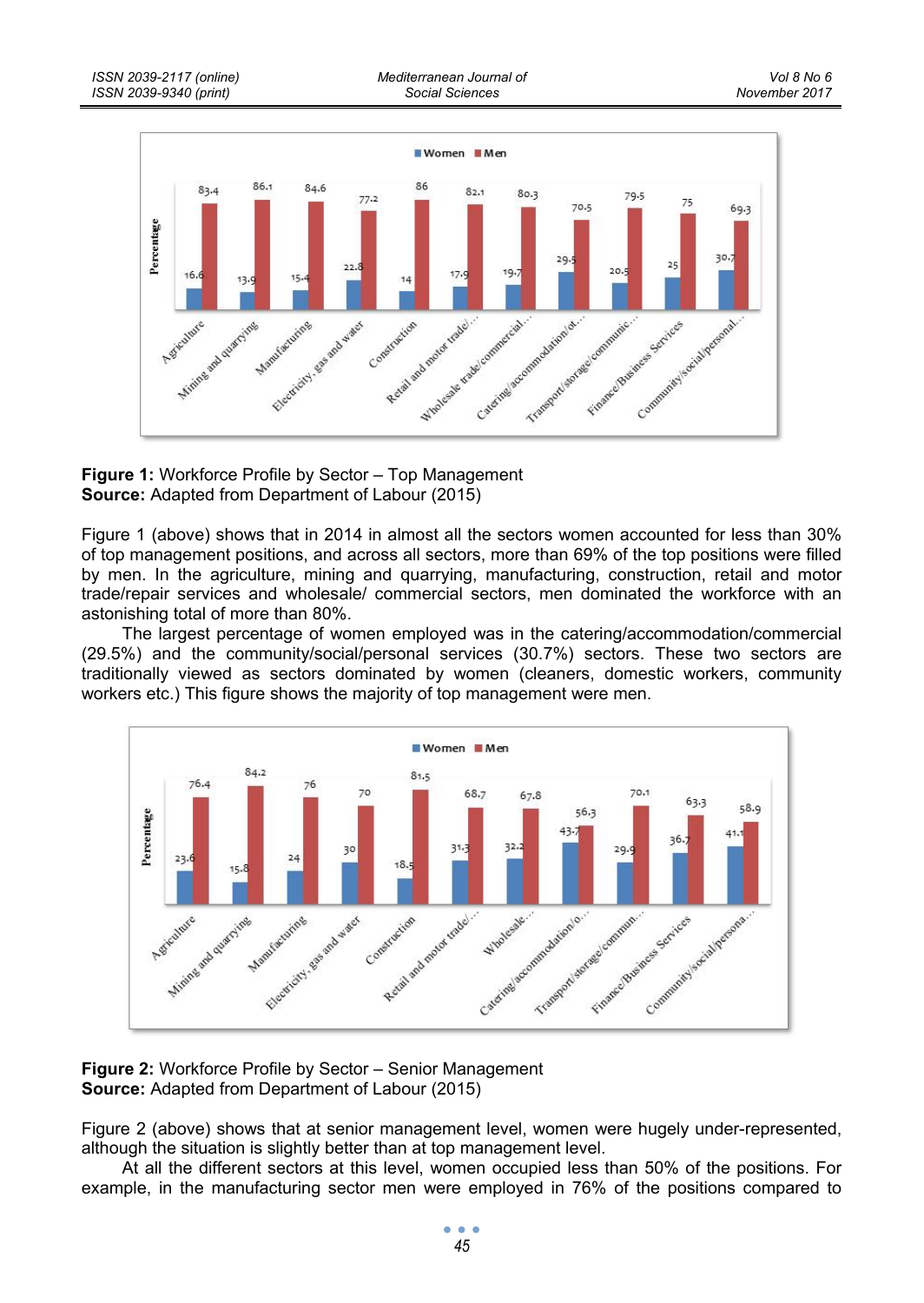| ISSN 2039-2117 (online) | Mediterranean Journal of |  |
|-------------------------|--------------------------|--|
| ISSN 2039-9340 (print)  | Social Sciences          |  |

24% by women. In the gas and water sector men were employed in 70% and women accounted for only 30% of the positions. The community/social and personal services and the catering/accommodation/other trade are the only two sectors where women were employed in more than 40% of senior management positions. As with the top management level, men dominated the majority of the sectors. The data shows as with the previous level, equal employment for women at this level has not taken place. Although the data shows a higher representation of women at this level, it is far from equal employment.



**Figure 3:** Workforce Profile by Sector – Professionally Qualified **Source:** Adapted from Department of Labour (2015)

Figure 3 (above) shows that at the professionally qualified level, men continue to dominate the workforce almost in all the sectors, except for the community/social/ personal services sector where women accounted for 54.4% of the workforce. Interestingly, the percentage of women employed in the so-called male dominated sectors such as mining and quarrying, manufacturing and construction, are extremely low.

Although the situation does not look as bleak as the senior and top management levels, huge discrepancies still persisted between male and female employment.



**Figure 4:** Workforce Profile by Sector – Skilled technical **Source:** Adapted from Department of Labour (2015)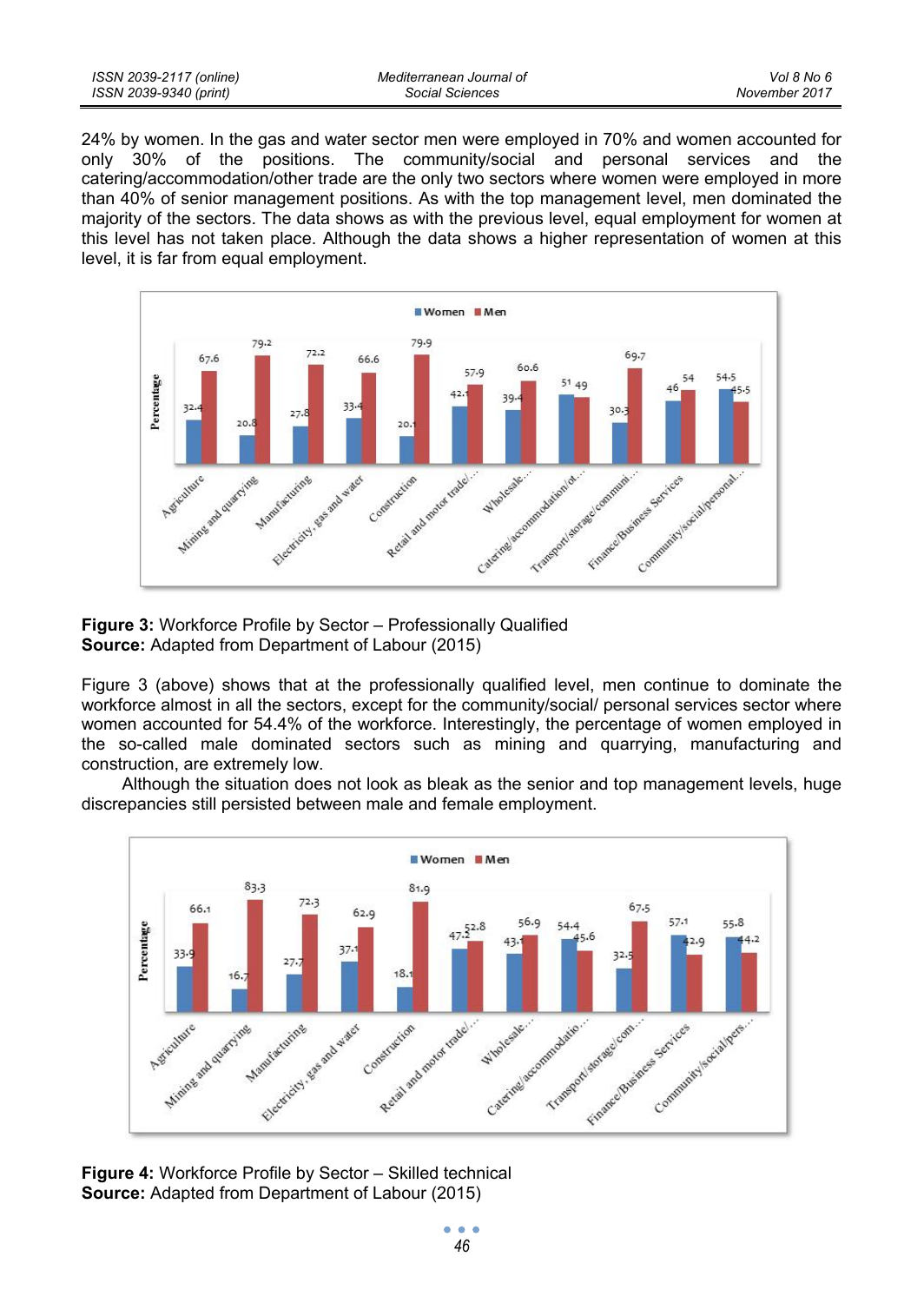| ISSN 2039-2117 (online) | Mediterranean Journal of | Vol 8 No 6    |
|-------------------------|--------------------------|---------------|
| ISSN 2039-9340 (print)  | Social Sciences          | November 2017 |

Figure 4 (above) shows that the skilled technical level, women occupied less than 50% of the positions. The percentage of women in the mining and quarrying and construction sectors was relatively low, counting for less than 20% of the workforce. The highest percentage of women employed at this level was in the retail and motor/ trade repair services (40.2%), finance/ business (42.9%) and the community/social/ personal services (44.2%). Although there is a higher level of women's representation in this sector, it is not at this level where decisions are made. Therefore, an increase in women's representation at different sectors in the professionally qualified and skilled technical levels has still not achieved equity. Although South Africa has clear affirmative action measures in place, these measures, based on the above data are not implemented effectively. Mathur-Helm (2005:56) state that 'the enforcement of the right to gender equality is critical in respect of South Africa's unique history, which entrenched systemic inequalities and brought pain and suffering to the majority of its people'.



## **Figure 5:** Workforce Profile Business Type – Top and Senior Management **Source:** Adapted from Department of Labour (2015)

Figure 5 (above) shows in both the top and senior management levels, men dominated the workforce in most business types, occupying more than 60% of the positions. The situation is particularly gloom in local government and private sectors, where men occupied 70% of the positions. The highest percentage of men employed was in top management in the private sector, they dominated 80.8% of the workforce. The highest percentage of women employed was at senior management level in non-profit organisations (42.6%) and educational institutions (48.95%). As with the previous data, women's representation in the indicated business types were relatively low compared to men – this confirms that South Africa needs to do much more to ensure equal employment. South Africa does not perform well at the top and senior management levels and the disparity in employment between men and women has become increasingly evident. Despite women been considered equal citizens in South Africa as enshrined in the country's Constitution, equal employment is not yet offered to them, given the huge gaps between women and men employment at these two levels.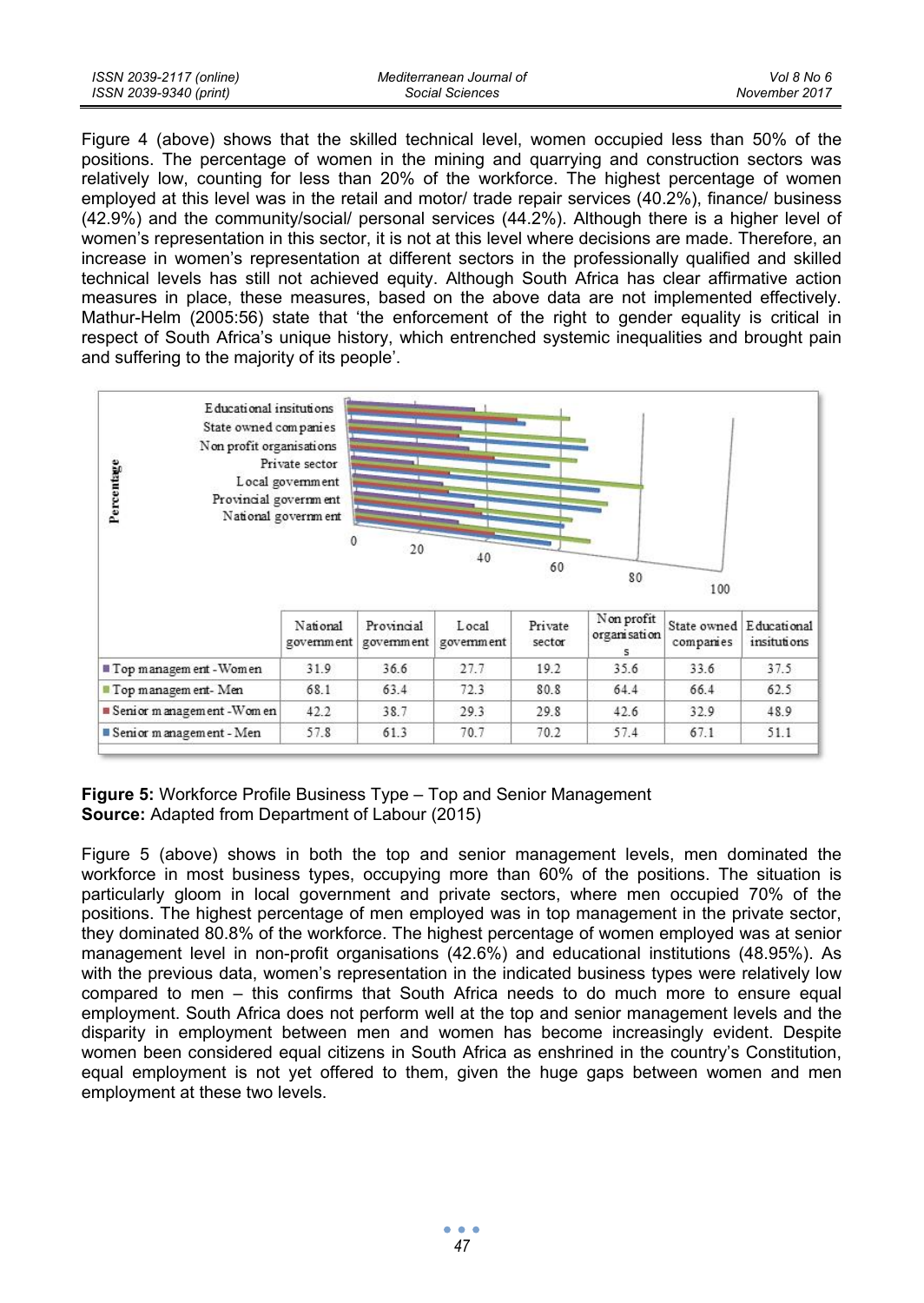

**Figure 6:** Workforce Profile Business Type – Professionally Qualified and Skilled Technical **Source:** Adapted from Department of Labour (2015)

Figure 6 (above) shows that more women are employed at the professionally qualified and skilled technical levels in most of the business types compared to the previous data. Although there was still an uneven distribution of male and female employment at most of the business types at both levels, 58.9% of the professionally qualified of local government were filled by women. Furthermore, women filled 68.6% of skilled technical positions in provincial government and 68% in educational institutions. Although more women were employed at this level compared to the previous levels as mentioned in figure 5, it is not at these levels where decisions are made.



**Figure 7:** Workforce Distribution per Occupational Level **Source:** The Department of Labour (2015).

Figure 7 (above) illustrates men dominated all the different levels. At the top management level, there were four times more men compared to women. At both the professionally qualified and skilled technical levels, men outnumbered women, although the gap was narrowing. It is evident from the data that men dominated both the top and senior management levels, and the highest proportion of men (almost 80%) was in the top management level. Although South Africa has made great strides in having the necessary policies and directives in place to promote equal representation, it is clear that women continue to be side-lined in decision-making positions, given the fact that they are better represented at the professionally qualified and skilled technical levels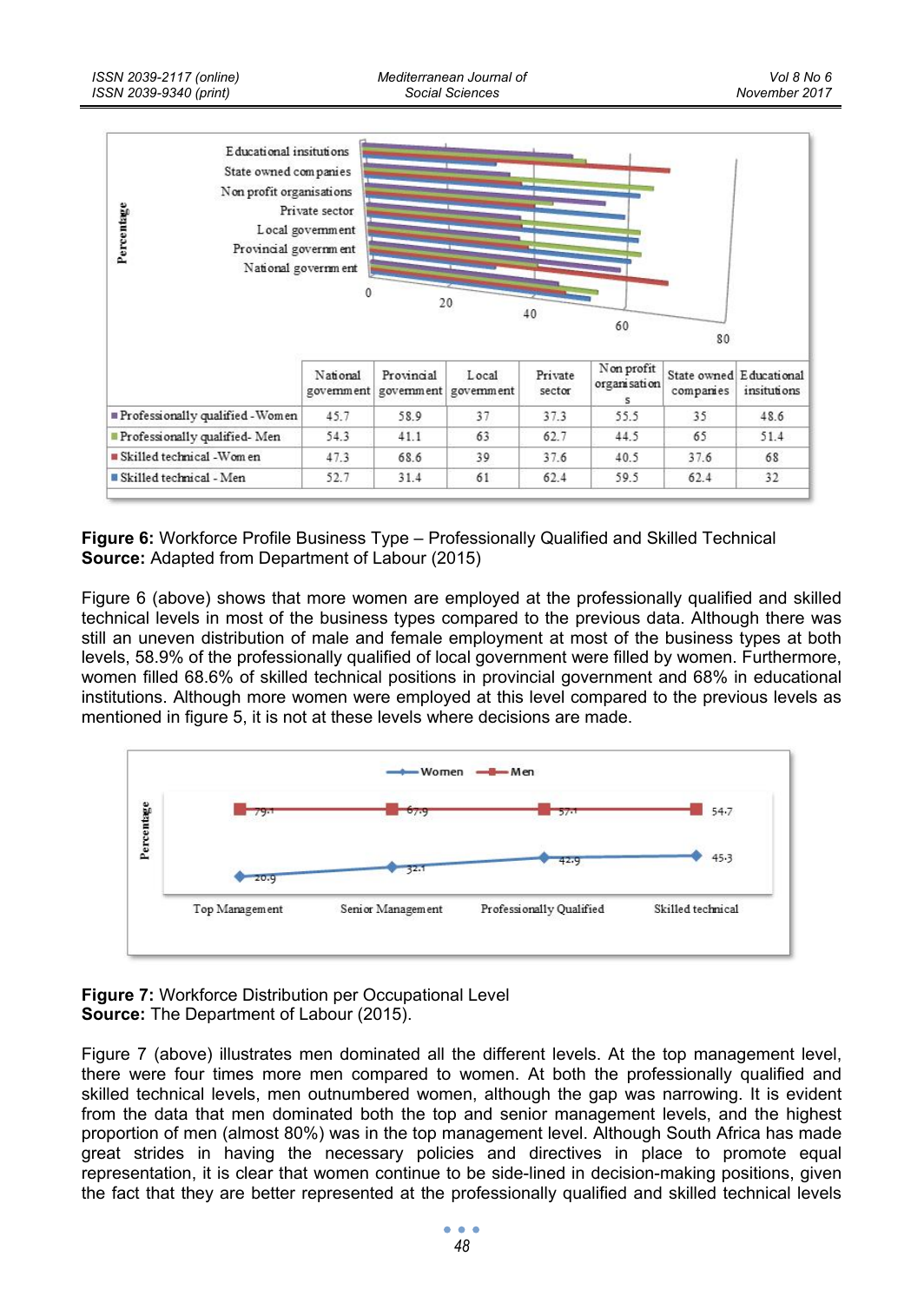than at the top and senior management levels. The data shows that women have a better chance being employed in non-decision-making positions. The percentage of women in so-called male dominated sectors such as mining and quarrying, manufacturing and construction, is extremely low and South Africa needs to do much more to employ more women in these sectors.

### **7. Conclusion**

It has been demonstrated that the struggle for equality for women is an issue that has been long coming and that various international laws were enacted as far 1940s to protect women from discrimination. The 1945 Charter of the United Nations and the 1948 Universal Declaration of Human Rights inspired a large number of treaties, conventions and customary laws addressing a wide range of human rights issues – including the rights of women around the world. Recommendations made by the Commission on the Status of Women led to the Convention on the Political Rights of Women in 1952 – the first international law to clearly recognise women's right to vote, run for election and hold any public office on equal terms with men. Following this, international and regional instruments such as Convention on the Elimination of all forms of Discrimination have drawn attention to gender-related dimensions of human right issues. These have further cascaded down to individual countries like South Africa.

After the new democratic dispensation in 1994, equal rights and equal employment aspects were adopted in the 1996 Constitution, and various international and national laws and policies were adopted to redress the gender imbalances of the past. The government of South Africa reinforced its commitment to gender equality in the Constitution, and has enacted and amended various laws and policies to redress the imbalances of the past – including laws and policies to address inequality in the workplace. The Constitution is viewed as the premium document advancing gender equality, along with the National Policy Framework on Women's Empowerment and Gender Equality, 2000, The Gender Policy Framework for Local Government, 2007 and the Employment Equity Act, 55 of 1998. These are just some of the legislative frameworks which give South Africa the opportunity to promote gender equality in the workplace. The percentage of women at this level in so-called male dominated sectors such as mining and quarrying, manufacturing and construction is extremely low, and South Africa needs to do much more to employ more women in these sectors, ensuring gender equality in the workplace.

The study has shown that despite South Africa's commitment to eliminate gender discrimination in the workplace, and although progress has been made to promote women – there are still huge discrepancies between male and female employment in almost all sectors in the workplace, most occupational categories and most business types. There are also different barriers in the workplace which prevent women from enjoying equal employment. In order to eliminate inequality in the workplace it is important that the laws and policies in place be effectively implemented – otherwise equal opportunities in the workplace will remain nothing but a 'hollow slogan' for South African women. While there are several reasons to commend the effort that has been made to integrate women in the workplace, serious attempts should be made to appoint more women in top and senior management positions. There have been changes for women in terms of employment in the last two decades in South Africa, with more women moving into paid employment outside their homes and with that in mind, it is imperative that more women are appointed in decision making jobs and jobs that were in the past, earmarked for men. To address gender inequality in the workplace, transformation should not only be about marking crosses in the right places, it should also be about real change, which is barrier free and without impediments and bottlenecks.

# **References**

Adams-Alwine, A. 2008. Gender mainstreaming in the United Nations: A history, resource guide, and agenda for the future. Thesis - Master of Arts in Conflict Resolution. Faculty of the Graduate School of Arts and Sciences. George Town University, Washington DC.

Armstrong, M. 2006. A Handbook of Human Resource Management Practice. 10<sup>th</sup> edition. London: Kogan Page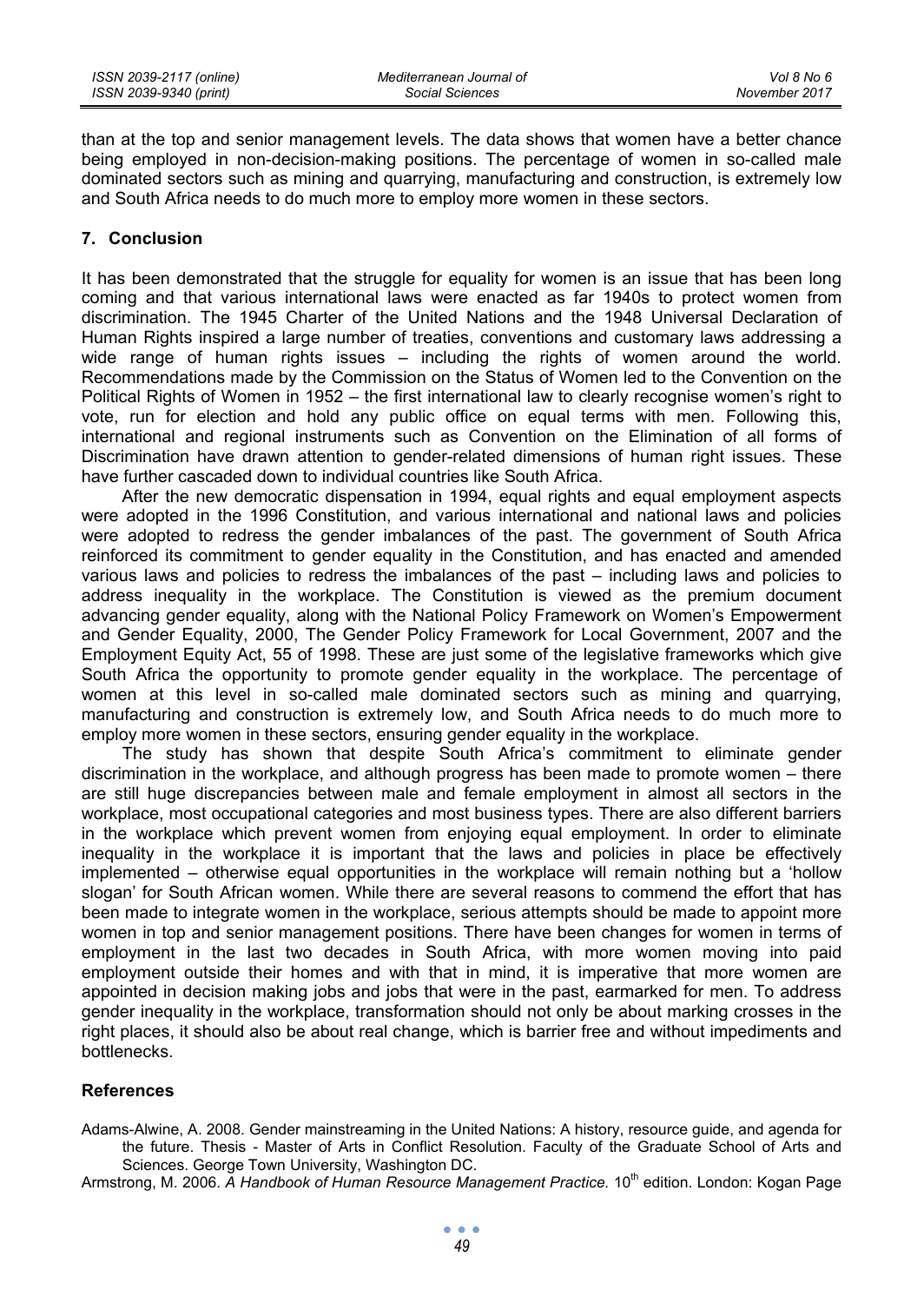Limited.

- Bauer, G. and Taylor, S. D. 2005. *Politics in Southern Africa: State and society in transition.* Boulder, CO: Lynne Rienner Publishers.
- Bezbaruah, S. 2008. Gender inequalities in India new service economy: A case study of the banking sector. Thesis - Doctor of Philosophy. Department of Geography, Queen Mary University. London.
- Bornman, S., Budlender, D., Vetten, L., Van der Westhuizen, C., Watson, J. and Williams, J. 2012. The state of the nation, government priorities and women in South Africa. Women's Legal Centre: Cape Town.
- Coetzee, M. and Vermeulen, L. 2003. When will employees perceive affirmative action as fair?. *Southern African Business Review* 7(1): 17-24.

Dahl, R. A. 1971. Polyarchy: *Participation and opposition*. New Haven: Yale University Press.

- Devlet, Y. 2006. UNDP's approach to women's rights: The case of Turkey. Thesis Master of Science in Gender and Women's studies. Graduate School of Social Sciences. Middle East Technical University. http: http://www. etd.lib.metu.edu.tr/upload/3/12608042/index.pdf.
- De Waal, M. 2006. 'Evaluating gender mainstreaming in development projects'*. Development in Practise* 16 (2): 209-214.

Doruis, S.F. and Firebaugh, G. 2010. Trends in Global Gender Inequality. Social Forces, 88 (5): 1941 -1968.

Farhoumand-Sims, C. 2009. 'CEDAW and Afghanistan'. *Journal of International Women's Studies* 11(1): 136- 156.

Gouws, A. 1996. The rise of the Femocrat. Agenda 12(30): 31-43.

- Hartley, W. 2015. Parliament allows Bill for 50% women to lapse. Business day. http://www.bdlive.co.za.
- Hassim, S. 2006. Gender equality and developmental social welfare in South Africa. In: *Gender and social policy in a global context: Uncovering the gendered structure of the 'social*'. Hampshire, UK: Palgrave Macmillan.
- Hicks, J. 2011. 'Bringing women into local governance: a review of enabling mechanisms in South Africa'. Community Development Journal.
- Human, L., Bluen, S., and Davies, R. 1999. Baking a new cake: How to succeed at Employment Equity. Knowledge Resources. Randburg, South Africa.
- International Labour Organisation (ILO). 2012. Global employment trends for women, Geneva. http://www.ilo.org/wcmsp5/groups/.../documents/.../wcms\_195447.pdf.
- Iversen, T. and Rosenbluth, F. 2006. The political economy of gender: Explaining cross variation in the gender division of labor and the gender voting gap. *American journal of Political Science, 50 (1):1-19.*
- Jahan, R. 1995. The Elusive Agenda: Mainstreaming Women in Development, Dhaka London: Atlantic Highlands. NJ University Press: Zed Books.
- Kabeer, N. and Mahmud, S. 2004. 'Globalisation, gender and poverty: Bangladeshi women in export and local markets'. *Journal of International Development, 16(1): 93-109.*
- Mathur-Helm, B. 2005. Equal opportunity and affirmative action for South African women: A benefit or barrier? *Women in Management Review* 20(1): 56-71.
- McCloskey, H. and Zaller, J. 1984. *The American ethos: Public attitudes towards capitalism and democracy*. Cambridge, MA: Harvard University Press.
- Mc Gregor, M. 2006. Affirmative action and non-discrimination: South African law evaluated against international law - the Constitution and Employment Equity Act. XXXIX CILSA (3): 385-404.
- Naidoo, V. and Kongolo, M. 2004. Has Affirmative Action Reached South African Women?, Journal of International Women's Studies, 6(1), 124-136.
- Mvimbi, A. 2009. The post-apartheid South African state and the advancement of gender equality: The experience of the National Gender Machinery. Thesis - Master of Arts. Department of Political Science. Faculty of Humanities. University of Witwatersrand. Johannesburg, South Africa.
- Ntlama, N. P. 2010. Impediments in the Promotion of the Rights in the Promotion of Gender Equality in Post-Apartheid South Africa. Thesis – Doctor of Laws. University of South Africa. South Africa. http:// www.uir.unisa.ac.za/bitstream/handle/10500/.../dissertation\_ntlama\_n.pdf?...1.
- Painter, G. R. 2004. Gender, the Millennium Development Goals, and Human rights in the context of the 2005 review processes, Report for the Gender and Development Network.: http://www.choike.org/documentos/mdg\_women2004.pdf.
- Painter, G. R. 2005. 'Linking women's human rights and the MDGs: An agenda for 2005 from the UK Gender and Development Network'. *Gender and Development* 13(1): 79–92.
- Pietilä, H. 2007. *The unfinished story of women and the United Nations.* United Nations Non-Governmental Liaison Service Development Dossier (NGLS). New York and Geneva. http://www.atria.nl/epublications/2007/unfinishedstory.pdf.
- Rabe, J. 2001. Equality, Affirmative Action and Justice. Books on Demand GmbH, Gutenbergring 53. D.22848. Norderstedt, Germany.
- Republic of South Africa (RSA). 1996. Constitution of the Republic of South Africa, Act No 108 of 1996. Government Printers, Pretoria.